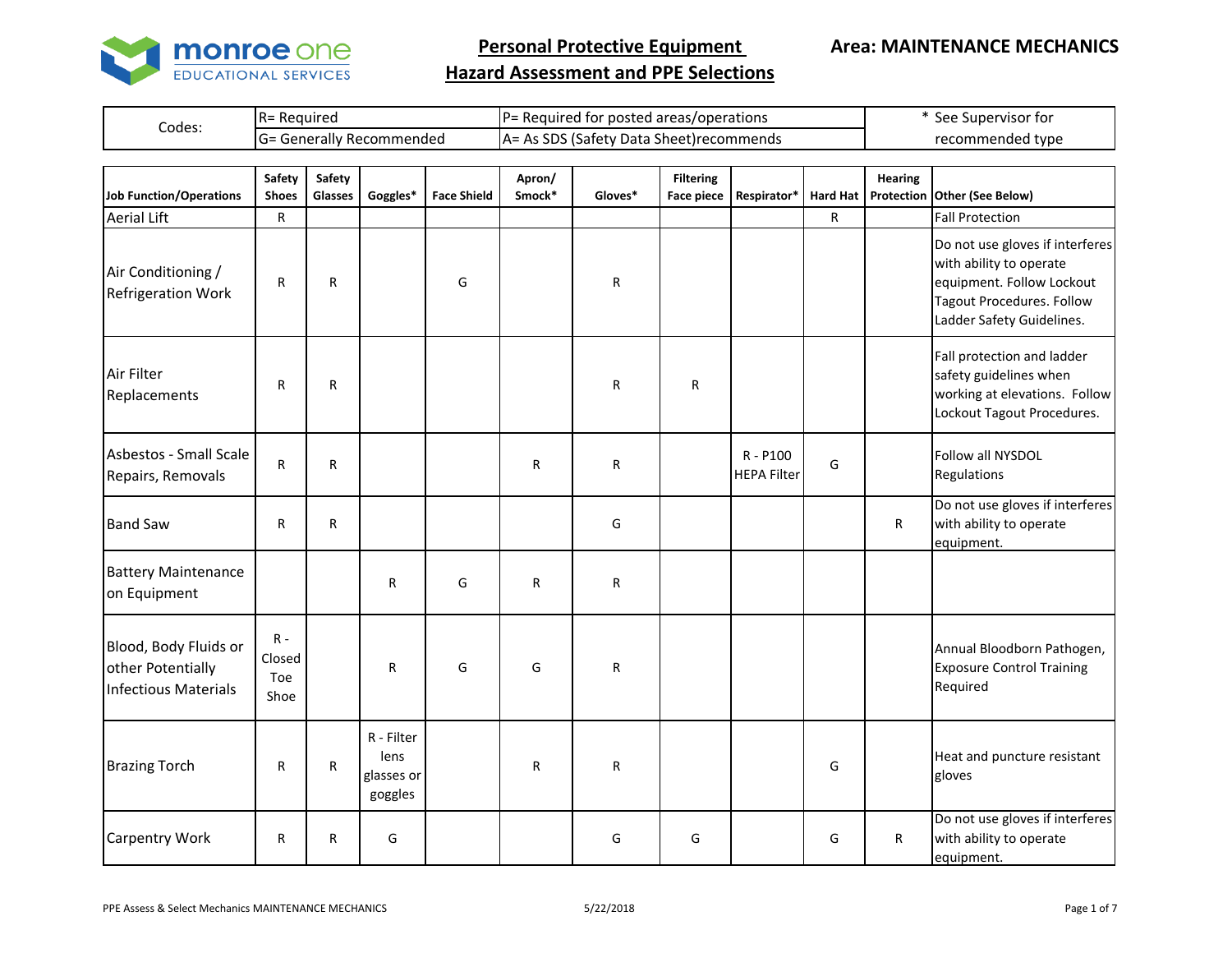

#### **Area: MAINTENANCE MECHANICS**

|        | IR= Required            | IP= Required for posted areas/operations   | See Supervisor for |
|--------|-------------------------|--------------------------------------------|--------------------|
| Codes: | - Generally Recommended | SDS (Safety Data Sheet)recommends<br>A= As | recommended type   |
|        |                         |                                            |                    |

| <b>Job Function/Operations</b>                                                                                                                                   | <b>Safety</b><br><b>Shoes</b> | Safety<br>Glasses | Goggles*     | <b>Face Shield</b> | Apron/<br>Smock* | Gloves* | <b>Filtering</b><br><b>Face piece</b>                                            | Respirator* | <b>Hard Hat</b> | <b>Hearing</b> | Protection Other (See Below)                                                       |
|------------------------------------------------------------------------------------------------------------------------------------------------------------------|-------------------------------|-------------------|--------------|--------------------|------------------|---------|----------------------------------------------------------------------------------|-------------|-----------------|----------------|------------------------------------------------------------------------------------|
| Ceiling Tile Removal,<br>Replacement,<br>Installation                                                                                                            | R                             | R                 |              |                    |                  |         | G                                                                                |             | G               |                | Fall protection when working<br>at elevations. Follow Ladder<br>Safety Guidelines. |
| <b>Cement Work</b>                                                                                                                                               | R                             | R                 |              |                    |                  | R       | R - N-95<br>minimum<br>effiecency<br>filtering<br>face piece<br>or half<br>mask. |             | G               |                | OSHA silca regulations                                                             |
| Chemical Mixing and<br>Use $-$ including<br>Gasoline, Diesel Fuel,<br>Motor Oil, Lubricants,<br>Solvents, Paints,<br>Adhesives, and<br><b>Cleaning Chemicals</b> | R                             |                   | R            | Α                  | Α                | Α       |                                                                                  | Α           |                 |                | SDS check required for<br>specific glove and respirator<br>cartridge requirements. |
| Climbing, Ladder Use                                                                                                                                             | $\mathsf{R}$                  |                   |              |                    |                  |         |                                                                                  |             |                 |                | Follow Fall Protection and<br>Ladder Safety Guidelines                             |
| Construction<br><b>Activities</b>                                                                                                                                | R                             | R                 |              |                    |                  | G       |                                                                                  |             | R               | $\mathsf R$    | Do not use gloves if interferes<br>with ability to operate<br>equipment.           |
| <b>Drain Cleaning</b>                                                                                                                                            |                               |                   | $\mathsf{R}$ | $\mathsf{R}$       |                  | R       |                                                                                  |             |                 |                | Annual Bloodborn Pathogen,<br><b>Exposure Control Training</b><br>Required         |
| Drywall Installation,<br>Repair                                                                                                                                  | R                             | R                 |              |                    |                  |         | R                                                                                |             | G               | G              | Follow Ladder Safety<br>Guidelines                                                 |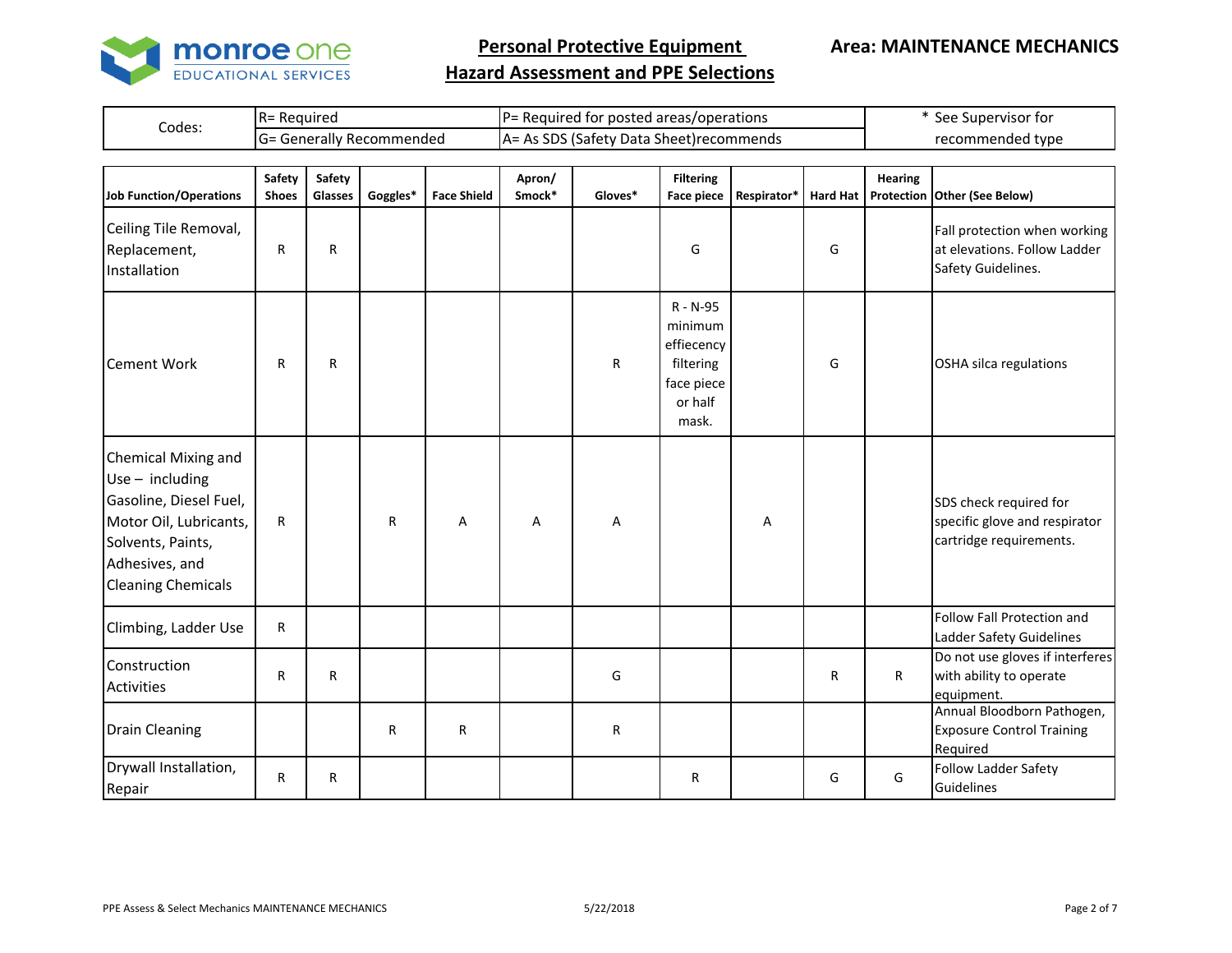

#### **Area: MAINTENANCE MECHANICS**

| ; SDS (Safety Data Sheet)recommends<br>Generally Recommended<br>recommended<br>$A^=$<br>=تاا |        | : Reauired<br>IR= | IP= Required for posted areas/operations | See Supervisor for |
|----------------------------------------------------------------------------------------------|--------|-------------------|------------------------------------------|--------------------|
|                                                                                              | Codes: |                   |                                          | าded tvpe          |

| <b>Job Function/Operations</b>                                      | Safety<br><b>Shoes</b> | Safety<br>Glasses | Goggles* | <b>Face Shield</b> | Apron/<br>Smock*                      | Gloves*                                | <b>Filtering</b><br><b>Face piece</b> | Respirator* | <b>Hard Hat</b>                                         | <b>Hearing</b> | Protection Other (See Below)                                                                                                                                                                                                                                                            |
|---------------------------------------------------------------------|------------------------|-------------------|----------|--------------------|---------------------------------------|----------------------------------------|---------------------------------------|-------------|---------------------------------------------------------|----------------|-----------------------------------------------------------------------------------------------------------------------------------------------------------------------------------------------------------------------------------------------------------------------------------------|
| Duct Work                                                           | R                      | R                 |          |                    |                                       | R                                      |                                       |             | R                                                       | $\mathsf{R}$   | Fall protection when working<br>at elevations. Follow Ladder<br>Safety Guidelines.                                                                                                                                                                                                      |
| <b>Electrical Conduit</b><br>Installations                          | $\mathsf{R}$           | R                 |          |                    |                                       | G                                      |                                       |             |                                                         |                | Do not use gloves if interferes<br>with ability to operate<br>equipment. Follow Lockout<br>Tagout Procedures. Follow<br>Ladder Safety Guidelines.                                                                                                                                       |
| <b>Electrical Low Voltage</b><br><b>Equipment Work</b>              | $\mathsf{R}$           | R                 |          |                    | Non-<br>synthetic<br>Work<br>Clothing | $R -$<br>Electrically<br>Insulated     |                                       |             | R                                                       | G              | Fall protection when working<br>at elevations. Follow Ladder<br>Safety Guidelines. Follow<br>Lockout Tagout Procedures.                                                                                                                                                                 |
| Electric Arc Flash &<br><b>Shock Hazard</b><br>Required PPE Level 0 |                        | R                 | G        |                    |                                       | R-Heavy duty<br>leather<br>gloves (AN) |                                       |             |                                                         | $\mathsf{R}$   | Wear protective clothing with<br>long sleeves and long pants,<br>non-melting or untreated<br>natural fibers (cotton, wool,<br>rayon, silk or a blend of these<br>fibers) with a fabric weight of<br>at least 4.5 oz/yd2.                                                                |
| Electric Arc Flash &<br><b>Shock Hazard</b><br>Required PPE Level 1 |                        | R                 | G        | ${\sf R}$          |                                       | R-Heavy duty<br>leather<br>gloves (AN) |                                       |             | $R - with$<br>level 1<br>arc rated<br>hard hat<br>liner | R.             | Level 1 Arc rated of 4cal/cm2<br>long sleeve shirt, long pants<br>or arc rated coverall, and arc<br>rated jacket, parka, or<br>rainwear as needed. Face<br>shield must have wrap<br>around guard to protect<br>forehead, ears & neck unless<br>level 1 arc rated flash suit is<br>worn. |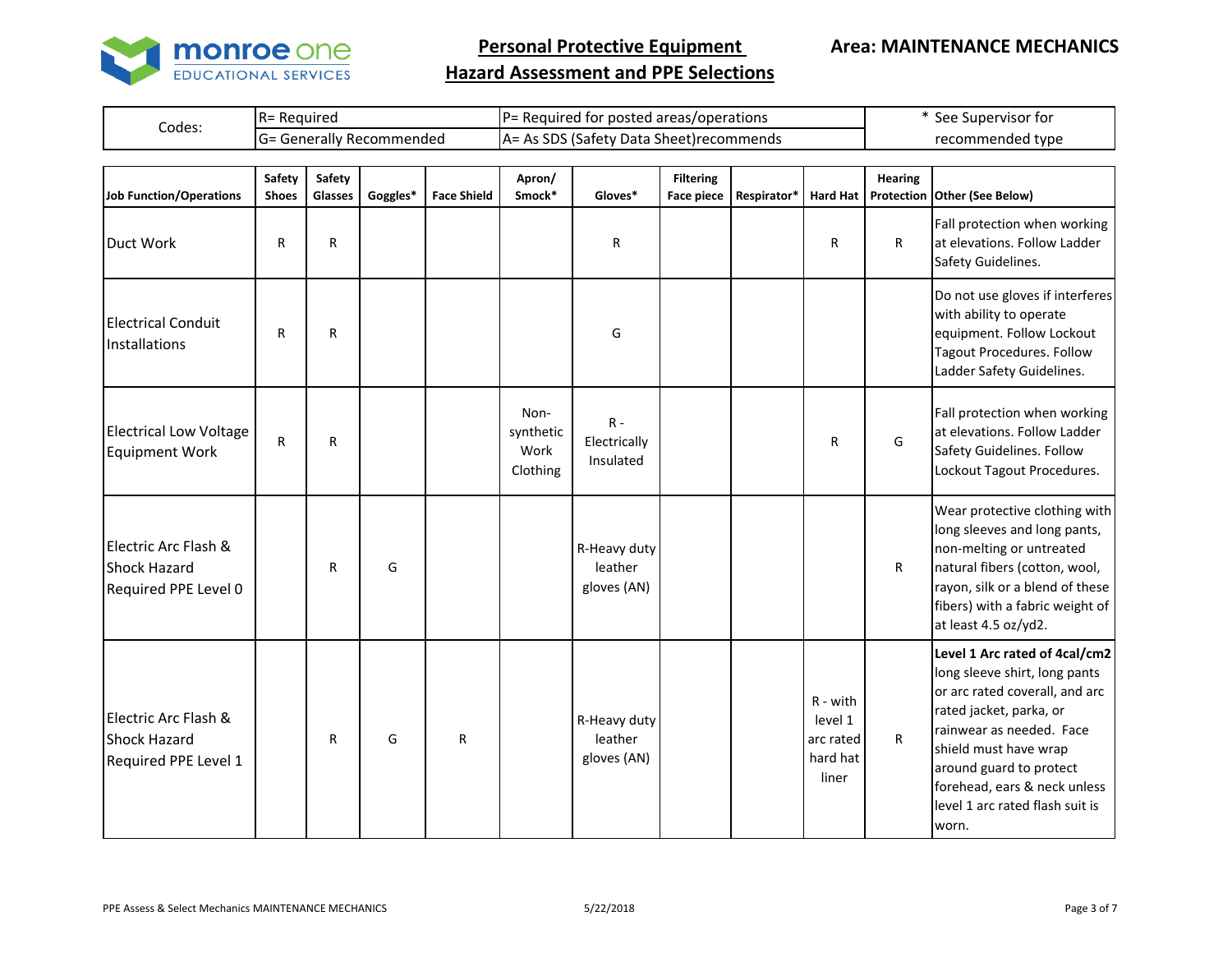

#### **Area: MAINTENANCE MECHANICS**

|        | <b>IR</b> = Required |  |                                   |                                           |  | <b>P</b> = Required for posted areas/operations |                   | * See Supervisor for |  |  |                  |  |
|--------|----------------------|--|-----------------------------------|-------------------------------------------|--|-------------------------------------------------|-------------------|----------------------|--|--|------------------|--|
| Codes: |                      |  | <b>IG</b> = Generally Recommended | A = As SDS (Safety Data Sheet) recommends |  |                                                 |                   |                      |  |  | recommended type |  |
|        |                      |  |                                   |                                           |  |                                                 |                   |                      |  |  |                  |  |
|        | Calabi Calabi        |  |                                   |                                           |  |                                                 | <b>Elliania</b> e | <b>Ilaanisa</b>      |  |  |                  |  |

| Job Function/Operations                                                      | Safety<br><b>Shoes</b>            | Safety<br>Glasses | Goggles* | <b>Face Shield</b> | Apron/<br>Smock* | Gloves*                                                                                          | <b>Filtering</b><br><b>Face piece</b> | Respirator* | <b>Hard Hat</b>                                         | <b>Hearing</b> | Protection Other (See Below)                                                                                                                                                                                                                                                                                            |
|------------------------------------------------------------------------------|-----------------------------------|-------------------|----------|--------------------|------------------|--------------------------------------------------------------------------------------------------|---------------------------------------|-------------|---------------------------------------------------------|----------------|-------------------------------------------------------------------------------------------------------------------------------------------------------------------------------------------------------------------------------------------------------------------------------------------------------------------------|
| <b>Electric Arc Flash and</b><br><b>Shock Hazard</b><br>Required PPE Level 2 | $R -$<br>Leather<br>work<br>shoes | R                 | G        | R                  |                  | R-Level 2 arc<br>rated leather<br>gloves or<br>rubber and<br>leather<br>composite<br>gloves (AN) |                                       |             | $R - with$<br>level 2<br>arc rated<br>hard hat<br>liner | $\mathsf{R}$   | Level 2 Arc rated of 8cal/cm2<br>long sleeve shirt, long pants<br>or arc rated coverall, and arc<br>rated jacket, parka, or<br>rainwear as needed. Face<br>shield must have wrap<br>around guard to protect<br>forehead, ears & neck unless<br>level 2 arc rated flash suit is<br>worn.                                 |
| <b>Electric Arc Flash and</b><br><b>Shock Hazard</b><br>Required PPE Level 3 | $R -$<br>Leather<br>work<br>shoes | R                 | G        | $\mathsf{R}$       |                  | R-Level 3 Arc<br>rated gloves                                                                    |                                       |             | $R - with$<br>level 3<br>arc rated<br>hard hat<br>liner | $\mathsf{R}$   | Level 3 Arc rated of<br>25cal/cm2 long sleeve shirt &<br>long pants or arc rated<br>coverall, arc rated flash suit<br>pants, jacket and hood, and<br>parka or rainwear as needed.<br>Face shield must have wrap<br>around guard to protect<br>forehead, ears & neck unless<br>level 3 arc rated flash suit is<br>worn.  |
| <b>Electric Arc Flash and</b><br><b>Shock Hazard</b><br>Required PPE Level 4 | $R -$<br>Leather<br>work<br>shoes | R                 | G        | R                  |                  | R-Level 4 Arc<br>rated gloves                                                                    |                                       |             | $R - with$<br>level 4<br>arc rated<br>hard hat<br>liner | $\mathsf{R}$   | Level 4 Arc rated of 40<br>cal/cm2 long sleeve shirt &<br>long pants or arc rated<br>coverall, arc rated flash suit<br>pants, jacket and hood, and<br>parka or rainwear as needed.<br>Face shield must have wrap<br>around guard to protect<br>forehead, ears & neck unless<br>level 4 arc rated flash suit is<br>worn. |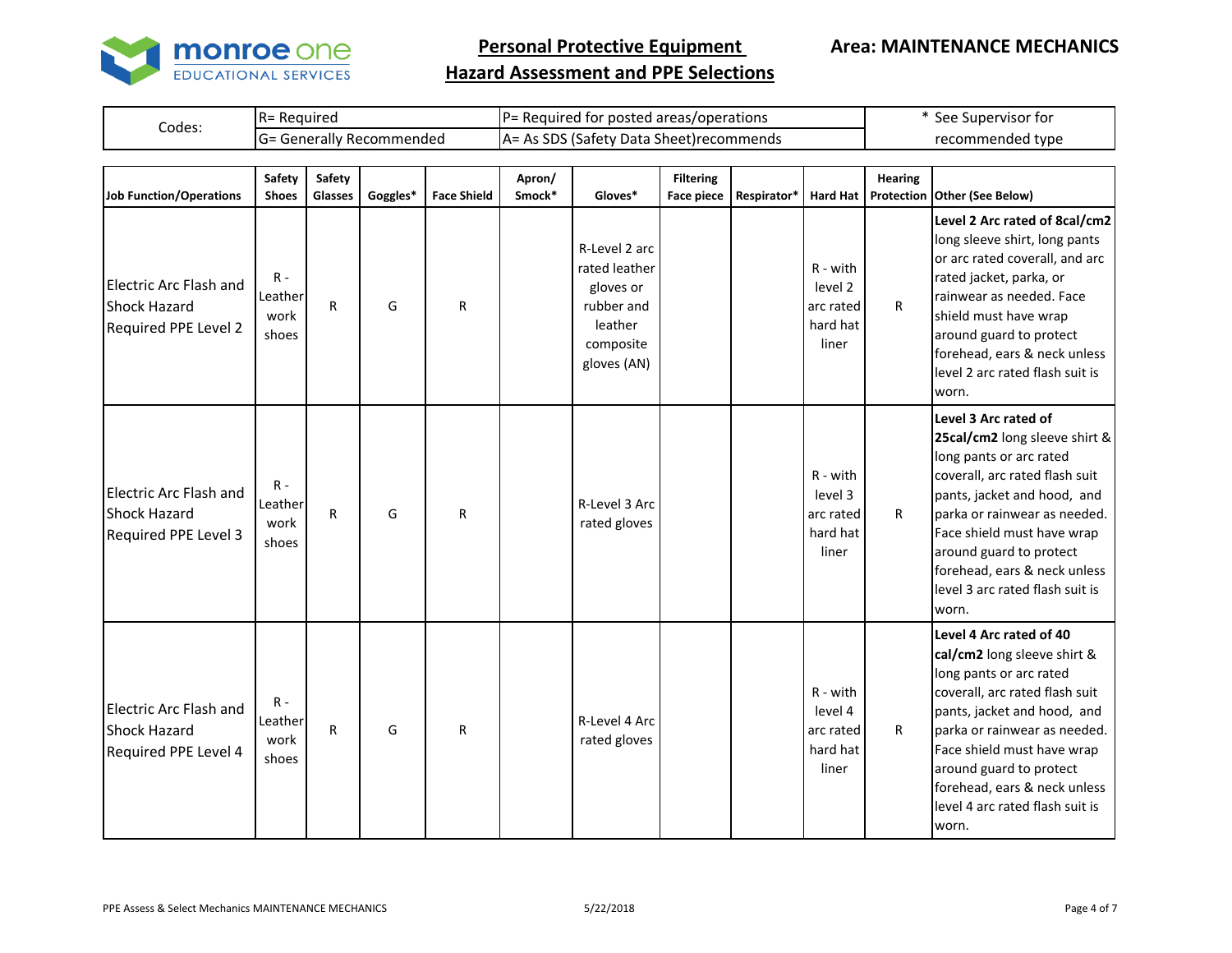

#### **Area: MAINTENANCE MECHANICS**

|       | ID.<br>- Reguirec<br>I N –                    | D-<br>operations/<br>† for posted areas∕t<br>r = Required | rvisor for<br>See<br>. Suber |
|-------|-----------------------------------------------|-----------------------------------------------------------|------------------------------|
| Codes | ' Recomi<br>าmendec<br>erally<br>=ר.) ا<br>л. | cnc<br>. Sheet)recommends<br>Data<br>⊣A*<br>атет:         | tvpe<br>naec                 |

| Job Function/Operations               | Safety<br><b>Shoes</b> | Safety<br>Glasses | Goggles* | <b>Face Shield</b> | Apron/<br>Smock* | Gloves* | <b>Filtering</b><br><b>Face piece</b> | Respirator*                                 | <b>Hard Hat</b> | <b>Hearing</b> | Protection Other (See Below)                                             |
|---------------------------------------|------------------------|-------------------|----------|--------------------|------------------|---------|---------------------------------------|---------------------------------------------|-----------------|----------------|--------------------------------------------------------------------------|
| Fork Lift Operation                   | R.                     |                   |          |                    |                  |         |                                       |                                             | R.              | G              | Fork Lift Training "License"<br>Required                                 |
| <b>Hand Tools</b>                     | R                      | $\mathsf{R}$      |          |                    |                  | G       |                                       |                                             |                 |                | Do not use gloves if interferes<br>with ability to operate               |
| <b>HVAC Work</b>                      | R.                     | R                 |          |                    |                  | R       |                                       |                                             | R               | $\mathsf{R}$   | equipment.<br>Fall Protection, Follow Ladder<br><b>Safety Guidelines</b> |
| Lifting/carrying                      | R                      |                   |          |                    |                  | R       |                                       |                                             |                 |                |                                                                          |
| Light Bulb or Ballast<br>Replacement  |                        | R                 |          | G                  |                  | G       |                                       |                                             |                 |                | Follow Lockout Tagout<br>Procedures and Ladder Safety<br>Guidelines      |
| Metal Grinding or<br>Chipping         | R                      | R                 |          | $\mathsf{R}$       | G                | R       |                                       |                                             |                 | R              | Heat and puncture resistant<br>gloves                                    |
| Moving Equipment                      | R                      |                   |          |                    |                  | R.      |                                       |                                             |                 |                |                                                                          |
| Painting                              |                        |                   |          |                    |                  | R       |                                       | A - See SDS<br>for<br>required<br>cartridge |                 |                | Follow Ladder Safety<br>Guidelines                                       |
| Pallet Jack (Hand Cart)               | R.                     |                   |          |                    |                  | G       |                                       |                                             |                 |                |                                                                          |
| Pigeon or other Bird<br>Waste Cleanup |                        | R                 |          |                    | R                | R       |                                       | <b>HEPA</b><br>Cartridge                    |                 |                | Be aware of Histoplasmosis<br>risk.                                      |
| Pipe Thread Machine                   | R.                     | R                 |          |                    |                  | R       |                                       |                                             |                 |                |                                                                          |
| <b>Plumbing Work</b>                  | R                      | R                 |          | G                  | G                | R       |                                       |                                             |                 |                |                                                                          |
| <b>Pneumatic Tools</b>                | R                      | $\mathsf{R}$      | G        | G                  |                  | R.      |                                       |                                             |                 | $\mathsf{R}$   |                                                                          |
| <b>Power Hand Tools</b>               | R                      | R                 |          |                    |                  | G       | R                                     |                                             |                 | R              | Do not use gloves if interferes<br>with ability to operate<br>equipment. |
| Powered shafts/belts                  | R                      | R                 |          |                    |                  | G       |                                       |                                             |                 |                | <b>Follow Lockout Tagout</b><br>Procedures                               |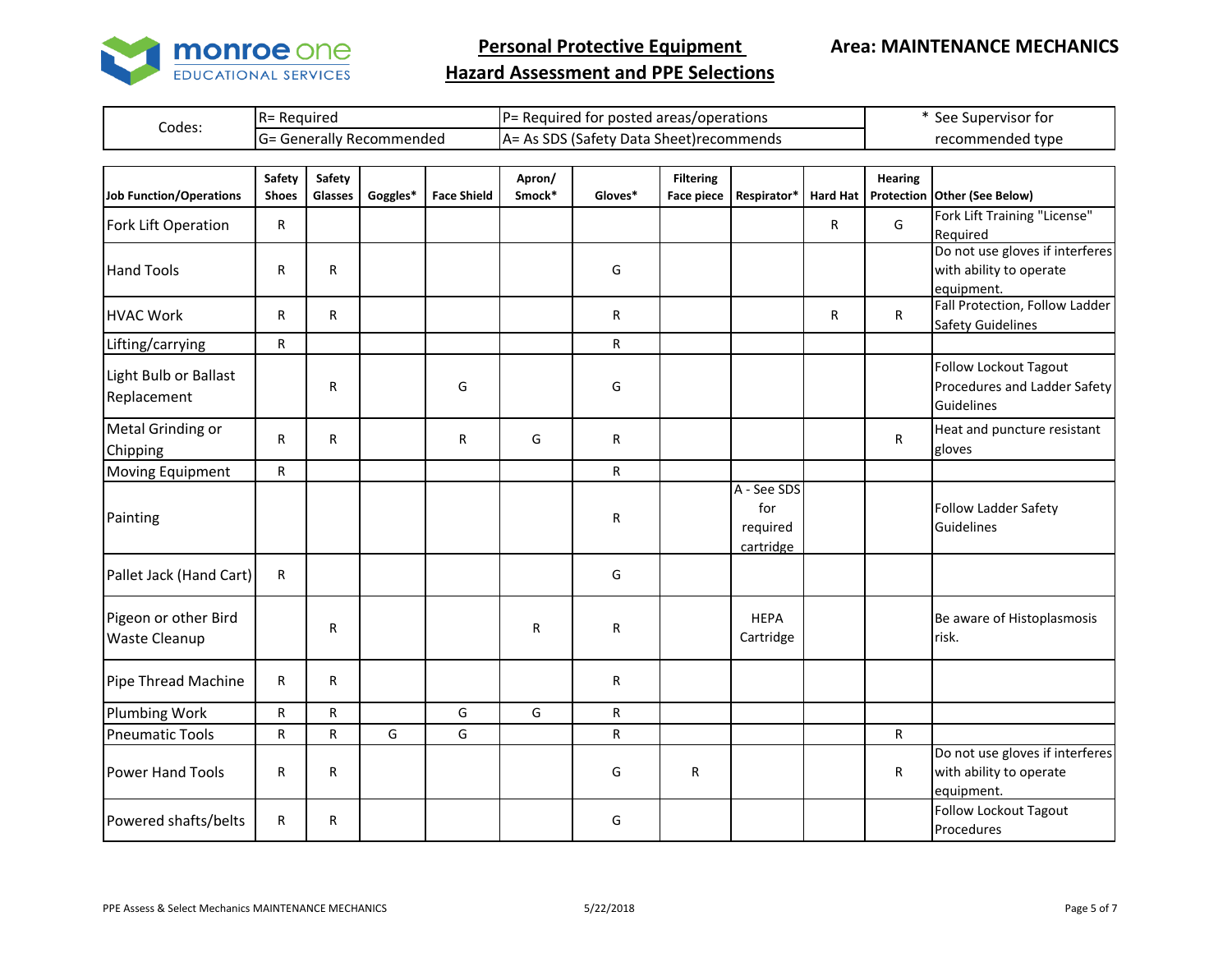

**Area: MAINTENANCE MECHANICS**

| Codes: | <b>IR= Required</b> |  |                           |  |  |  | $P=$ Required for posted areas/operations       |      | * See Supervisor for |                  |               |  |
|--------|---------------------|--|---------------------------|--|--|--|-------------------------------------------------|------|----------------------|------------------|---------------|--|
|        |                     |  | IG= Generally Recommended |  |  |  | <b>JA= As SDS (Safety Data Sheet)recommends</b> |      |                      | recommended type |               |  |
|        |                     |  |                           |  |  |  |                                                 |      |                      |                  |               |  |
|        | .                   |  |                           |  |  |  |                                                 | ____ |                      |                  | $\sim$ $\sim$ |  |

| <b>Job Function/Operations</b>         | Safety<br><b>Shoes</b> | Safety<br>Glasses | Goggles*                                           | <b>Face Shield</b> | Apron/<br>Smock* | Gloves* | <b>Filtering</b><br><b>Face piece</b> | Respirator* | <b>Hard Hat</b> | <b>Hearing</b> | Protection Other (See Below)                                                                                      |
|----------------------------------------|------------------------|-------------------|----------------------------------------------------|--------------------|------------------|---------|---------------------------------------|-------------|-----------------|----------------|-------------------------------------------------------------------------------------------------------------------|
| Roofing                                | R                      | ${\sf R}$         |                                                    |                    |                  | R       |                                       |             |                 |                | Fall Protection, Ladder Safety<br>Guidelines, Weather<br>Appropriate Clothing.                                    |
| Saw Dust Removal                       |                        |                   | $\mathsf{R}$                                       |                    |                  | R       | R                                     |             |                 |                |                                                                                                                   |
| <b>Shipping Band</b><br>Removal        | R                      | $\mathsf{R}$      |                                                    |                    |                  | R       |                                       |             |                 |                |                                                                                                                   |
| Shovels, rakes, forks<br>use           | R                      |                   |                                                    |                    |                  | R       |                                       |             |                 |                | Long pants - due to insects<br>and plant toxins. Sunscreen.                                                       |
| Snow Removal                           | R                      |                   |                                                    |                    |                  | R       |                                       |             |                 | R              | <b>Weather Appropriate</b><br>Clothing, Seat Belt Use<br>Required in District Vehicles                            |
| <b>Soldering Torch</b>                 | R                      | $\mathsf{R}$      | $R -$<br>Filtered<br>lens<br>glasses<br>or goggles |                    | R                | R       |                                       |             | G               |                | Heat and puncture resistant<br>gloves                                                                             |
| <b>Table Saw</b>                       | R                      | $\mathsf{R}$      |                                                    |                    |                  | G       | G                                     |             |                 | $\mathsf R$    | Do not use gloves if interferes<br>with ability to operate<br>equipment. Equipment<br>guards must not be removed. |
| <b>Toilet Maintenance</b>              |                        | $\mathsf{R}$      | G                                                  | G                  |                  | R       |                                       |             |                 |                | Annual Bloodborn Pathogen,<br><b>Exposure Control Training</b><br>Required                                        |
| Trash Removal,<br><b>Change Liners</b> | R                      | ${\sf R}$         |                                                    |                    |                  | R       |                                       |             |                 |                | Annual Bloodborn Pathogen,<br><b>Exposure Control Training</b><br>Required                                        |
| Truck Loading /<br>Unloading           | R                      |                   |                                                    |                    |                  | R       |                                       |             |                 |                |                                                                                                                   |
| <b>Univent Maintenance</b>             | R                      | ${\sf R}$         |                                                    |                    |                  |         | G                                     |             |                 |                | <b>Follow Lockout Tagout</b><br>Procedures                                                                        |